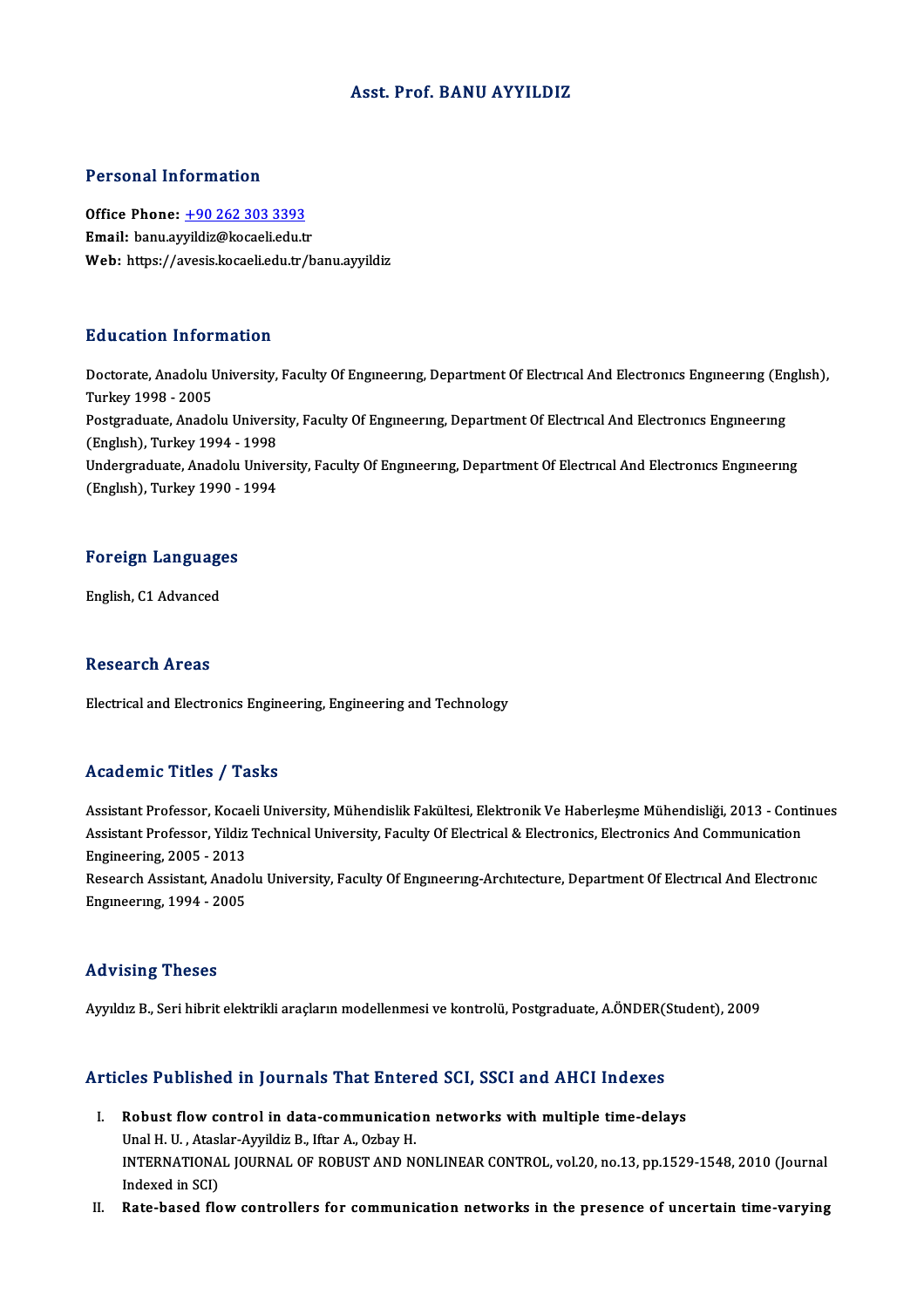multiple time-delays Quet P., Ataslar B., Iftar A., Ozbay H., Kalyanaraman S., Kang T. AUTOMATICA, vol.38, no.6, pp.917-928, 2002 (Journal Indexed in SCI) Quet P., Ataslar B., Iftar A., Ozbay H., Kalyanaraman S., Kang T.<br>AUTOMATICA, vol.38, no.6, pp.917-928, 2002 (Journal Indexed in SCI)<br>III. Decentralized routing controller design using overlapping decompositions<br>Ataslar B.

# AUTOMATICA, vol<br><mark>Decentralized r</mark><br>Ataslar B., Iftar A.<br>INTERNATIONAL Ataslar B., Iftar A.<br>INTERNATIONAL JOURNAL OF CONTROL, vol.72, no.13, pp.1175-1192, 1999 (Journal Indexed in SCI)

## Articles Published in Other Journals

Tuicles Published in Other Journals<br>I. CONTROLLER TUNING APPROACH WITH TLBO ALGORITHM FOR THE AUTOMATIC VOLTAGE REGULATOR SYSTEM<br>REGULATOR SYSTEM<br>Aughlig B. Karaban Q CONTROLLER TUNIN<br>REGULATOR SYSTEM<br>Ayyıldız B., Karahan O.<br>Eskisobir Teshnisal Un

REGULATOR SYSTEM<br>Ayyıldız B., Karahan O.<br>Eskişehir Technical University Journal of Science and Technology A - Applied Sciences and Engineering, vol.21,<br>no.1, np.129,146,2020 (National Befreed University Journal). Ayyıldız B., Karahan O.<br>Eskişehir Technical University Journal of Science and Technolo<br>no.1, pp.128-146, 2020 (National Refreed University Journal)<br>Design of a MACLEV System with PID Based Euggy Con no.1, pp.128-146, 2020 (National Refreed University Journal)<br>II. Design of a MAGLEV System with PID Based Fuzzy Control Using CS Algorithm

Ataslar-Ayyildiz B., Karahan O. Design of a MAGLEV System with PID Based Fuzzy Control Using CS Algorithm<br>Ataslar-Ayyildiz B., Karahan O.<br>CYBERNETICS AND INFORMATION TECHNOLOGIES, vol.20, no.5, pp.5-19, 2020 (Journal Indexed in ESCI)<br>APPLICATION OF MILLT Ataslar-Ayyildiz B., Karahan O.<br>CYBERNETICS AND INFORMATION TECHNOLOGIES, vol.20, no.5, pp.5-19, 2020 (Journal Indexed in ESCI)<br>III. APPLICATION OF MULTI-OBJECTIVE CONTROLLER TO OPTIMAL TUNING OF PID PARAMETERS FOR

# CYBERNETICS AND INFORMATION TECHNOLOGIES, vol.20, no.5, pp.5-19, 2020<br>APPLICATION OF MULTI-OBJECTIVE CONTROLLER TO OPTIMAL TUNII<br>DIFFERENT PROCESS SYSTEMS USING CUCKOO SEARCH ALGORITHM<br>Karaban O. Ayrıldız P III. APPLICATION OF MULTI-OBJECTIVE CONTROLLER TO OPTIMAL TUNING OF PID PARAMETERS FOR<br>DIFFERENT PROCESS SYSTEMS USING CUCKOO SEARCH ALGORITHM<br>Karahan O., Ayyıldız B.

Anadolu University Journal of Science and Technology-A Applied Sciences and Engineering, vol.20, pp.1-16, 2019 (Other Refereed National Journals) IV. Birden fazla zaman gecikmesine sahip veri iletişim ağlarında akış kontrolü için μ kontrolör tasarımı<br>IV. Birden fazla zaman gecikmesine sahip veri iletişim ağlarında akış kontrolü için μ kontrolör tasarımı<br>AVVILDIZ B

(Other Refer<br>Birden fazl<br>AYYILDIZ B. Birden fazla zaman gecikmesine sahip veri iletişim ağlarında akış kontrolü için<br>AYYILDIZ B.<br>Anadolu Üniversitesi Bilim ve Teknoloji Dergisi, 2004 (Other Refereed National Journals)

Anadolu Üniversitesi Bilim ve Teknoloji Dergisi, 2004 (Other Refereed National Journals)<br>Books & Book Chapters

ooks & Book Chapters<br>I. Optimized PID Based Controllers for Improving Transient and Steady State Response of Maglev<br>System System<br>System<br>Karaban Optimized PID Based<br>System<br>Karahan O., Ayyıldız B.<br>in: Advances in Engine

S**ystem**<br>Karahan O., Ayyıldız B.<br>in: Advances in Engineering Research, Victoria M. Petrova, Editor, Nova Science Publishers, New-York, pp.149-185, Karah<br>in: Ad<sup>,</sup><br>2020

# 2020<br>Refereed Congress / Symposium Publications in Proceedings

- I. Design and Control of the Two-wheeled Self-Balancing RobotUsing Microcontroller Design and Control of the Two-<br>Özcan B. C., Karahan O., Ayyildiz B.<br>Brossedings of 10th International S Proceedings of 10th International Symposium onIntelligent Manufacturing and Service Systems, Sakarya, Turkey, 9<br>- 11 September 2019, pp.897-904 Özcan B. C. , Karahan O., Ayyildiz B.<br>Proceedings of 10th International<br>- 11 September 2019, pp.897-904<br>Behust Control of Inverted Be Proceedings of 10th International Symposium onIntelligent Manufacturing and Serv<br>11 September 2019, pp.897-904<br>II. Robust Control of Inverted Pendulum System Usingµ-Synthesis Approach<br>KANLIKAYA ÖANVU DIZ P
- 11 September 2019, pp.89<br>Robust Control of Invert<br>KANLIKAYA Ö., AYYILDIZ B.<br>Preseedings of 10th Interna Proceedings of 10th International Symposium onIntelligent Manufacturing and Service Systems, 9 - 11 September<br>2019 KANLIKAYA Ö., AYYILDIZ B. Proceedings of 10th International Symposium onIntelligent Manufacturing and Service Systems, 9 - 11 Septer<br>2019<br>III. Trajectory Tracking for The Magnetic Ball Levitation System via Fuzzy PID Control Based on CS

# 2019<br>Trajectory<br>Algorithm<br>AVVII DIZ B Trajectory Tracking for<br>Algorithm<br>AYYILDIZ B., KARAHAN 0.<br>International Sumnesium ( Algorithm<br>AYYILDIZ B., KARAHAN O.<br>International Symposium on INnovations in Intelligent SyTems and Applications, INISTA 2019, 3 - 05 July 2019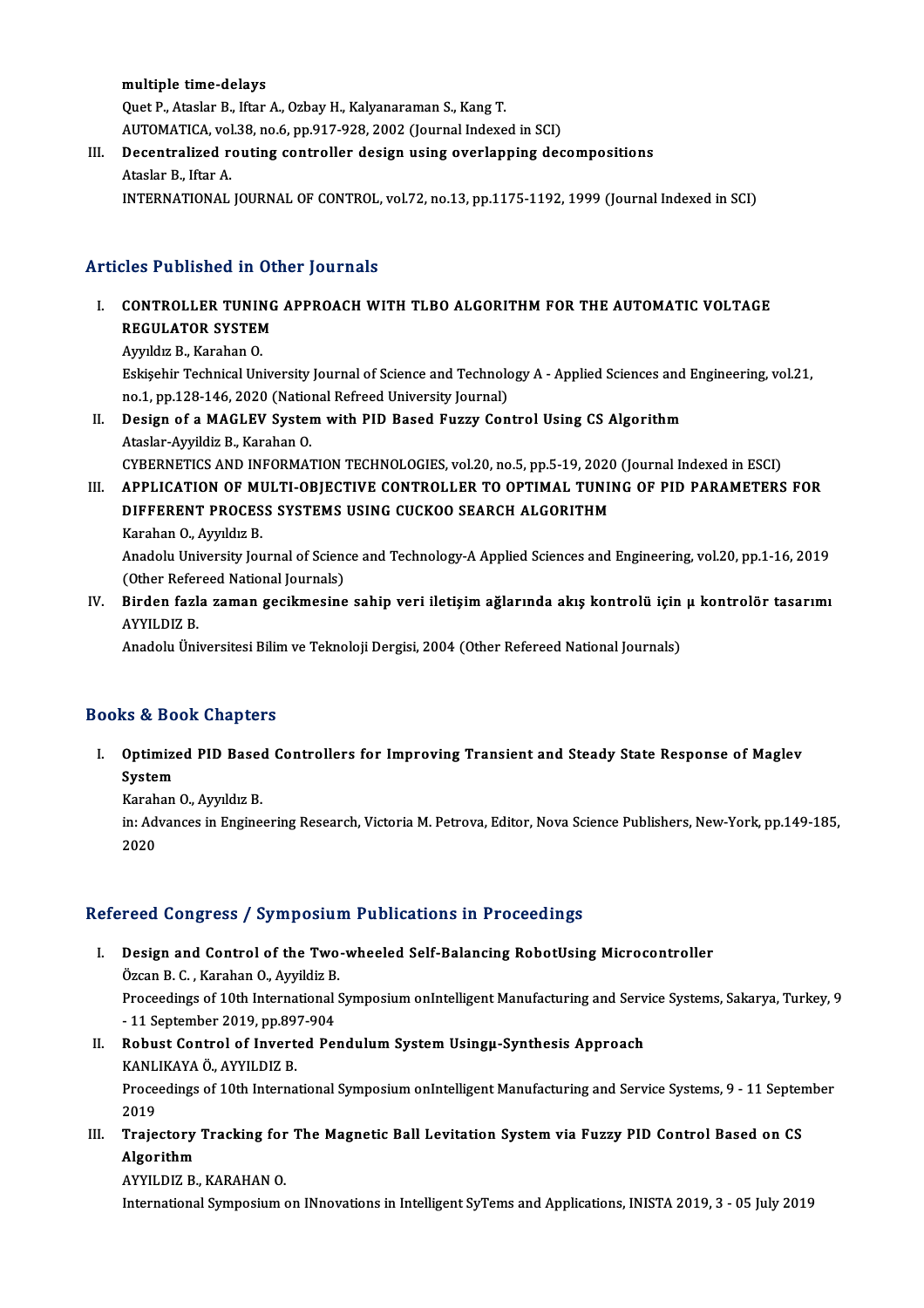| IV.   | Optimal Design of Fuzzy PID Controller with CS Algorithm for Trajectory Tracking Control<br>Karahan O., Ayyildiz B.                                                                                                   |
|-------|-----------------------------------------------------------------------------------------------------------------------------------------------------------------------------------------------------------------------|
|       | Science and Information Conference SAI 2018: Intelligent Computing, London, United Kingdom, 10 - 12 July 2018,<br>vol 858, pp 174-188                                                                                 |
| V.    | Tuning of Fractional Order PID Controller using CS Algorithm for Trajectory Tracking Control<br>Ayyildiz B., Karahan O.                                                                                               |
|       | 6th International Conference on Control Engineering Information Technology - CEIT 2018, İstanbul, Turkey, 25 -<br>27 October 2018, pp.251-256                                                                         |
| VI.   | Parçacık Sürüsü Optimizasyonu Kullanılarak Ters Sarkaç Sisteminin Kesir Dereceli PID ile Kontrolü<br><b>AYYILDIZ B.</b>                                                                                               |
| VII.  | Akıllı Sistemler Dergisi, Akıllı Sistemlerde Yenilikler ve Uygulamaları (ASYU-2017), Turkey, 5 - 07 October 2017<br>Parçacık Sürüsü Optimizasyonu Kullanılarak Dönel Ters Sarkaç SistemininBulanık Mantık Tabanlı PID |
|       | Kontrolü                                                                                                                                                                                                              |
|       | KARAHAN O, AYYILDIZ B.<br>OTOMATIK KONTROL ULUSAL TOPLANTISI, Turkey, 21 - 23 September 2017                                                                                                                          |
| VIII. | Kalman Filtresi İle PID DenetleyicininYüz Takibi Sistemine Uygulanması                                                                                                                                                |
|       | KARAHAN O, AYYILDIZ B.                                                                                                                                                                                                |
|       | OTOMATIK KONTROL ULUSAL TOPLANTISI, Turkey, 21 - 23 September 2017                                                                                                                                                    |
| IX.   | Çoklu zaman gecikmeli veri iletişim ağları için gürbüz denetleyici tasarımı                                                                                                                                           |
|       | ÜNAL H. U., AYYILDIZ B., İFTAR A., ÖZBAY H.                                                                                                                                                                           |
|       | Otomatik Kontrol Ulusal Toplantısı Bildirileri (TOK'06), Turkey, 6 - 08 October 2006                                                                                                                                  |
| Х.    | Robust controller design for multiple time-delay systems: The case of data-communication networks                                                                                                                     |
|       | ÜNAL H. U., AYYILDIZ B., İFTAR A., ÖZBAY H.                                                                                                                                                                           |
|       | 17th International Symposium on Mathemaical Theory of Networks and Systems, 24 - 28 July 2006                                                                                                                         |
| XI.   | Robust rate-based flow controllers for high-speed networks: The case of uncertain time-varying                                                                                                                        |
|       | multiple time-delays                                                                                                                                                                                                  |
|       | AYYILDIZ B., İFTAR A., ÖZBAY H.                                                                                                                                                                                       |
|       | American Control Conference, 28 - 30 June 2001                                                                                                                                                                        |
| XII.  | Comparison of $H\infty$ and $\mu$ -synthesis based flow controllers for high-speed networks with multiple                                                                                                             |
|       | time-delays<br><b>AYYILDIZ B.</b>                                                                                                                                                                                     |
|       | American Control Conference, 25 - 27 June 2001                                                                                                                                                                        |
| XIII. | A decentralized control approach for transportation Networks                                                                                                                                                          |
|       | AYYILDIZ B., İFTAR A.                                                                                                                                                                                                 |
|       | 8th IFAC Symposium on Large Scale Systems, 15 - 18 June 1998                                                                                                                                                          |
| XIV.  | Ulaşım ağları için bir dış merkezli yönlendirme kontrolü algoritması<br>AYYILDIZ B., İFTAR A.                                                                                                                         |
|       | 7. Ulusal Elektrik-Elektronik-Bilgisayar Mühendisliği, Turkey, 31 August - 02 September 1997                                                                                                                          |
| XV.   | Decentralized routing controller design for networks with more than two overlapping subnetworks<br>AYYILDIZ B, İFTAR A                                                                                                |
|       | IEEE International Conference on Systems, Man, and Cybernetics, 22 - 25 October 1995                                                                                                                                  |
| XVI.  | İkiden fazla altağa sahip bilgisayar ağlarında yönlendirme kontrolü simulasyon programı<br>AYYILDIZ B, İFTAR A                                                                                                        |
|       | 6. Ulusal Elektrik Mühendisliği Konferansı, Turkey, 11 - 17 September 1995                                                                                                                                            |

# **Citations**

Citations<br>Total Citations (WOS):107<br>b.indov (WOS):2 h-index (WOS):3